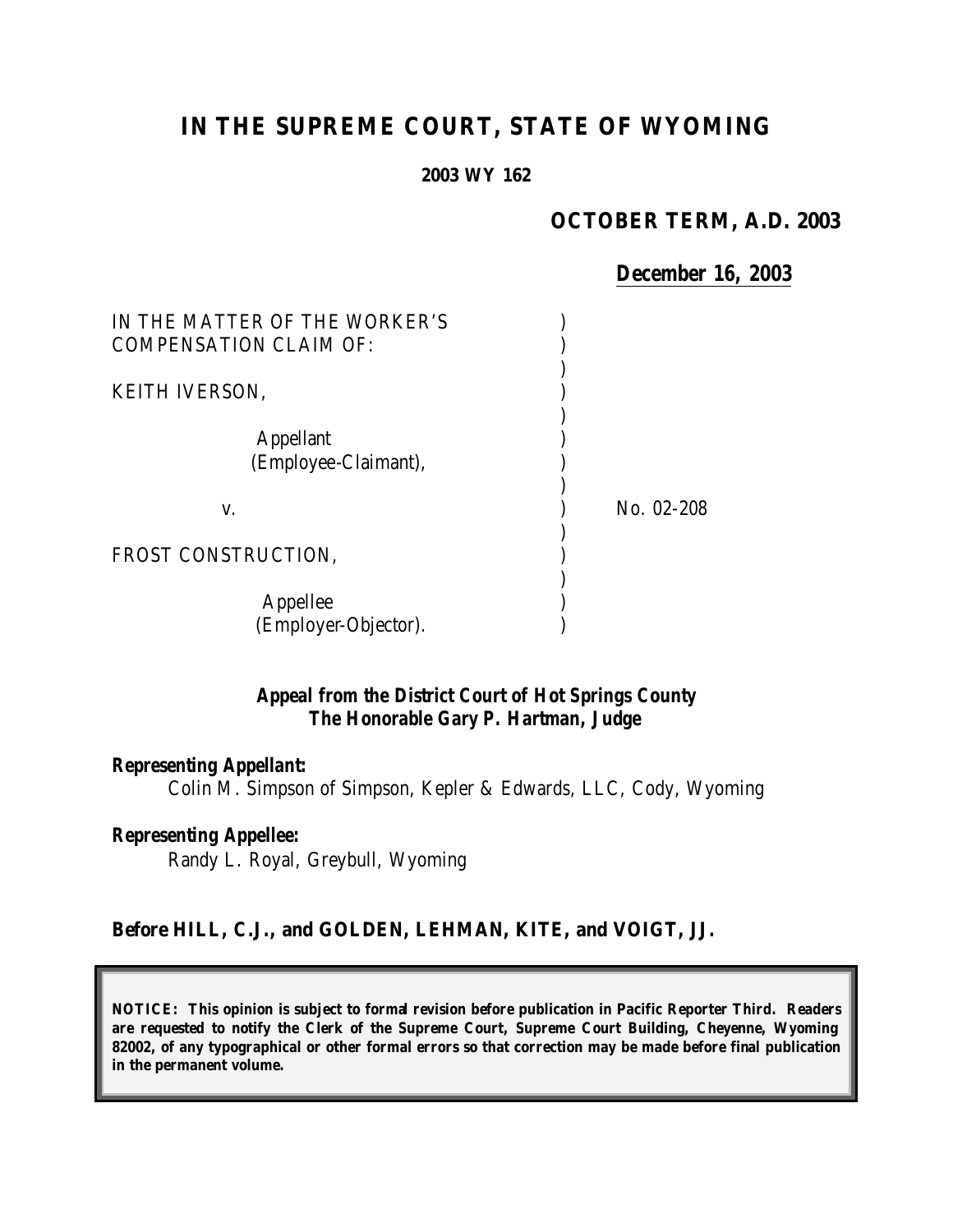## **GOLDEN**, Justice.

[¶1] In this appeal, the primary issue we must resolve is whether the hearing examiner properly resolved the date of compensable injury. Appellant Keith Iverson was involved in two separate incidents that caused pain in his lower back. After the first incident, he completed all assigned shifts and overtime for several weeks. After the second incident, he finished his shift and completed another the next day, but then notified his employer of the injury, discontinued work, sought medical treatment and, based upon x-rays, was diagnosed with a herniated disc.

[¶2] Iverson filed an injury report within one week after the second incident and, although the Worker's Compensation Division granted benefits, Appellee Frost Construction contested that decision and requested a hearing. The Division withdrew, and Frost appeared at the hearing. Iverson contended that the second incident resulted in the herniated disc; however, the hearing examiner decided that Iverson had suffered a compensable, work-related injury on the earlier occasion and, because he neither reported the injury to a supervisor nor filed an injury report within the statutory time frame, his claim for benefits was found to be untimely and denied. The denial of benefits was upheld by the district court, and that order is challenged on those grounds articulated in the statement of issues.

[¶3] We accept the hearing examiner's conclusion that Iverson suffered a work-related injury in the first incident; however, our law is well established that statutory reporting requirements are not triggered when an employee sustains an apparent trivial injury which does not result in present disability and which would not reasonably be expected to cause future disability. An employee is charged with knowing the full extent and nature of the injury no later than when a correct diagnosis and prognosis of present or likely future disability is communicated to the claimant. At that point, the injury is discovered, it is compensable, and the statute of limitations begins to run. Applying the correct rules of law, we hold that the relevant facts show that Iverson timely reported his injury to his supervisor and the Division. We reverse and remand for entry of an order granting benefits.

#### **ISSUES**

[¶4] Iverson presents the following statement of the issues:

I. The decision of the Office of Administrative Hearings, in setting aside its finding of compensability and ordering a contested hearing, was contrary to law and established precedent.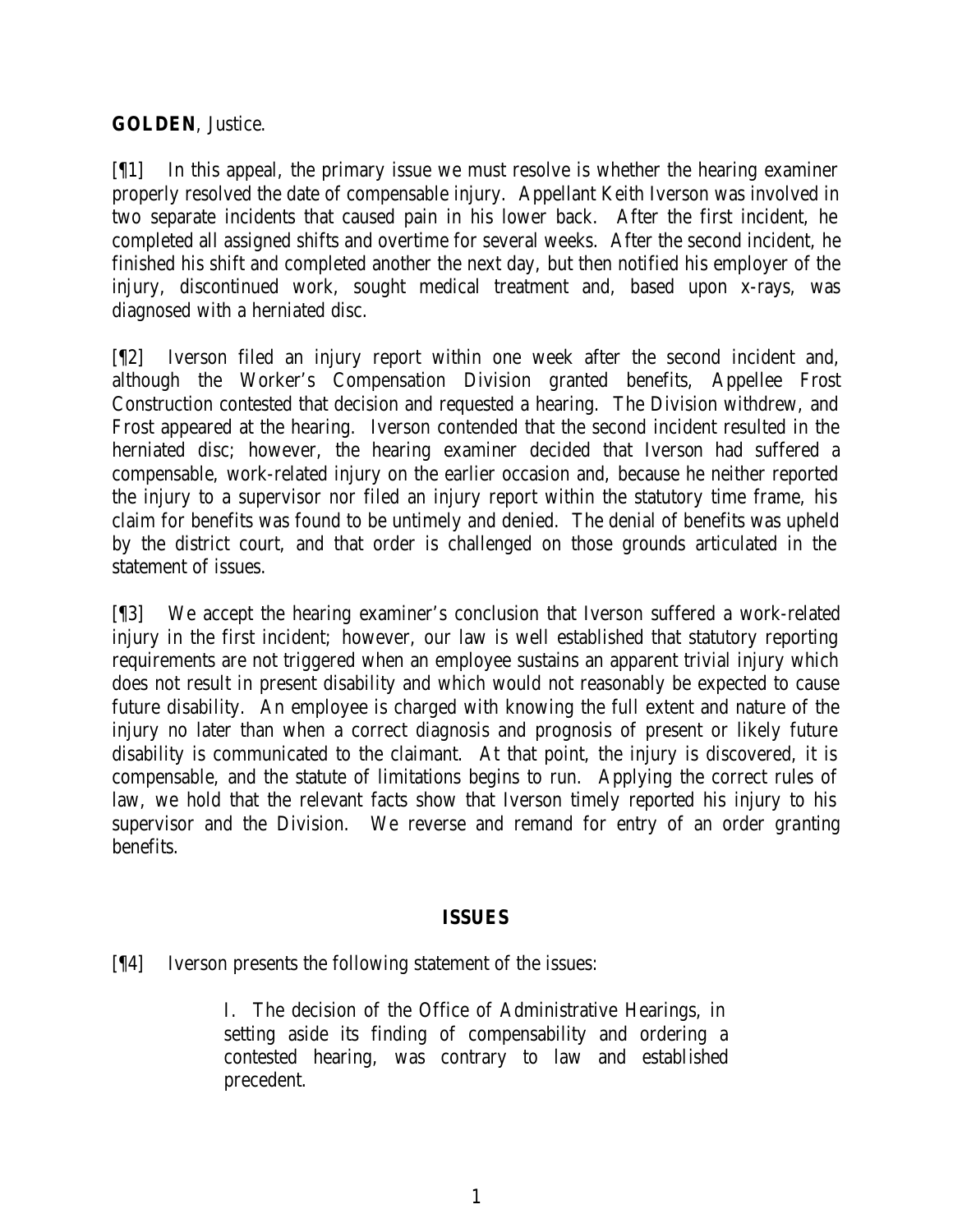II. The decision of the Office of Administrative Hearings was outside the scope of the issues raised in these proceedings and therefore improper.

III. The decision of the Office of Administrative Hearings, that Appellant did not timely comply with the requirements of W.S. § 27-14-502(a) (LexisNexis 2001), was contrary to law, established precedent and the great weight of the evidence.

IV. The decision of the Office of Administrative Hearings in denying benefits to Appellant was not supported by substantial evidence.

Frost does not rephrase any of the issues.

# **FACTS**

[¶5] Iverson worked as a truck driver for Frost Construction. On April 3, 1998, another Frost driver operating a road grader contacted the back of Iverson's truck at a few miles per hour. Iverson was jolted and experienced a burning sensation in his lower back. The other driver testified that the road grader had a push plate on the front and Iverson's truck had a push plate on the back that allowed for contact when the heavy trucks became stuck in fill. The road grader driver testified that he pushed various dump trucks in the same manner up to twenty or thirty times per day. Neither driver reported the contact to Frost, and Iverson continued to work all assigned shifts including overtime.

[¶6] In early May, Iverson injured himself while moving items for his girlfriend but again continued to work. Several weeks later, Iverson claimed that he experienced severe back and leg pain for the first time on May 14, 1998, while chopping asphalt from the gates of his bellydump truck while lying on his back. However, he completed his shift. Iverson worked the next day, May 15, 1998, and claimed that his back and leg hurt while shoveling gravel. The hearing examiner found that Iverson's claim of injury on these days was not credible because he worked full shifts on both days and did not tell his supervisor that he had injured his back. Based on these findings, the hearing examiner concluded that Iverson's injury had occurred in the April work incident, he had failed to timely report it, and this failure prejudiced Frost.

[¶7] The record shows that on May 18, 1998, Iverson discontinued working, notified his employer that he had been injured, and received chiropractic treatment from Dr. Grant who testified that he believed that Iverson was suffering from a misaligned vertebra. Iverson filed an injury report on May 22, 1998, that stated he had hurt his back at work on May 14. When Dr. Grant's manipulations did not relieve his pain, Iverson saw Dr. Gary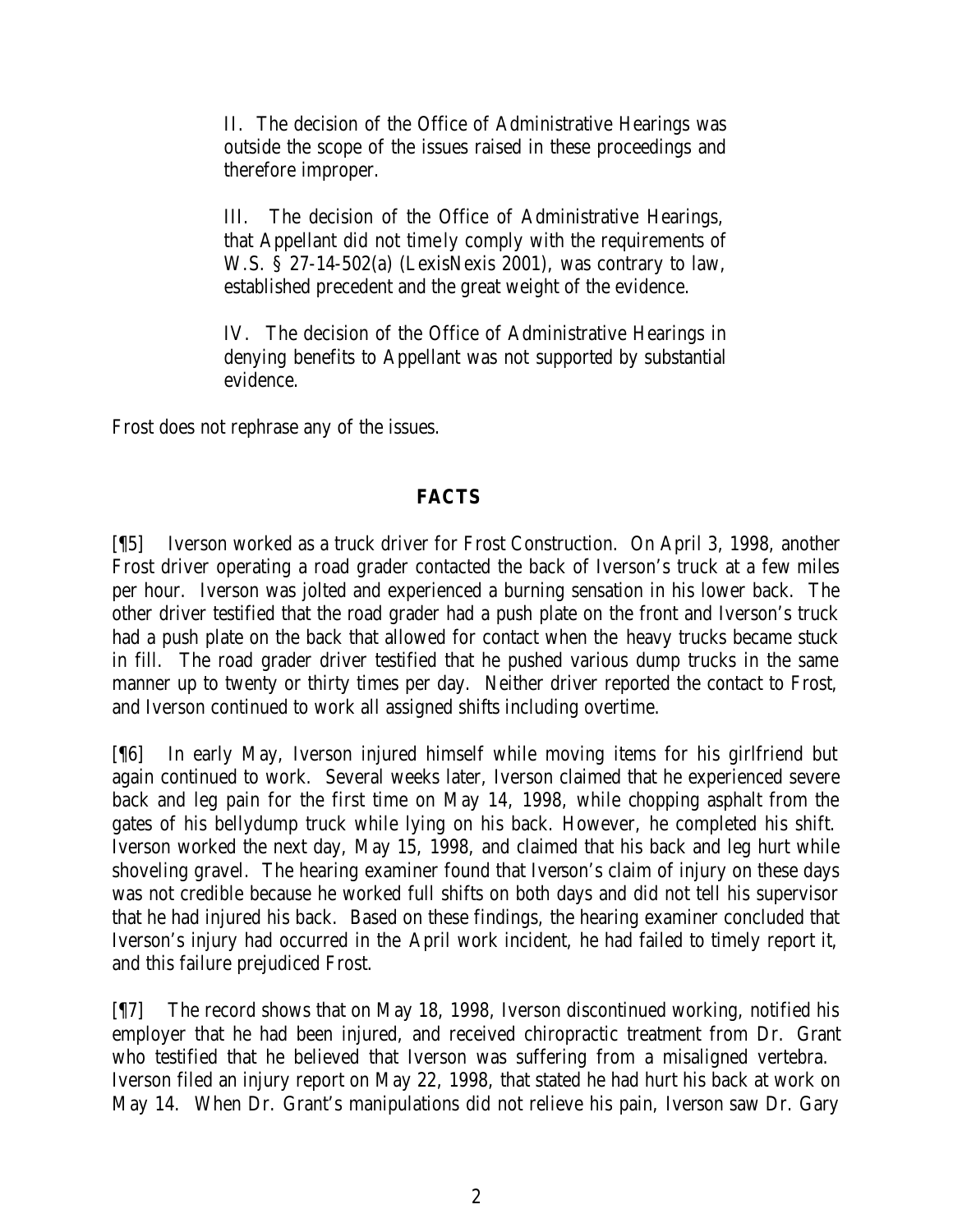Shinn on June 1, 1998. Dr. Shinn took x-rays and diagnosed a herniated disc. Dr. Shinn referred Iverson to Dr. Moseley for a surgical evaluation. On June 8, 1998, Dr. Moseley documented that, after Iverson was rear-ended, he developed burning in his back but continued to work and it was only after he twisted his back on May 14, 1998, that Iverson developed leg pain.

[¶8] Iverson's girlfriend testified at the hearing that, after Iverson was struck by the road grader, he complained of back and leg pain. Iverson testified that he did not experience leg pain until he twisted his back on May 14. Considering this testimony to be a dispute in the evidence, the hearing examiner determined that Iverson's testimony was not credible, determined that the girlfriend's testimony established leg pain in April, and concluded that Iverson had not been injured in May, but rather in April.

[¶9] A review of Iverson's girlfriend's complete testimony shows that she did not specifically state that the leg pain began in April, was never precise about the dates of his complaints, and placed the time of his worsening symptoms at the time that she began to take him in for medical treatment. The medical documents indicate that Iverson received no medical treatment until after May 14, 1998. However, the hearing examiner denied benefits, and, after the district court upheld that denial, this appeal followed.

## **DISCUSSION**

# *Standard of Review*

[¶10] "The claimant has the burden of proving every essential element of his claim by a preponderance of the evidence. Under the statutory definition of injury, he must prove that his injury arose out of and in the course of his employment. Whether an employee's injury occurred in the course of his employment is a question of fact." *Kuntz-Dexter v. State ex rel. Wyo. Workers' Safety and Comp. Div.,* 2002 WY 101, ¶9, 49 P.3d 190, ¶9 (Wyo. 2002) (citations omitted).

[¶11] The substantial evidence test is the appropriate standard of review in appeals from Wyoming Administrative Procedures Act contested case proceedings when factual findings are involved and both parties submit evidence. *Id.* at ¶10 (citing *Newman v. Wyo. Workers' Safety and Comp. Div.,* 2002 WY 91, ¶22, 49 P.3d 163, ¶22 (Wyo. 2002). Because both parties presented cases-in-chief, we apply the substantial evidence standard. We afford respect and deference to a hearing examiner's findings of fact if they are supported by substantial evidence. *Kuntz-Dezter,* ¶10. Our task is to examine the entire record to determine whether substantial evidence supported the hearing examiner's findings. We will not substitute our judgment for that of the hearing examiner when substantial evidence supports his decision. *Id*.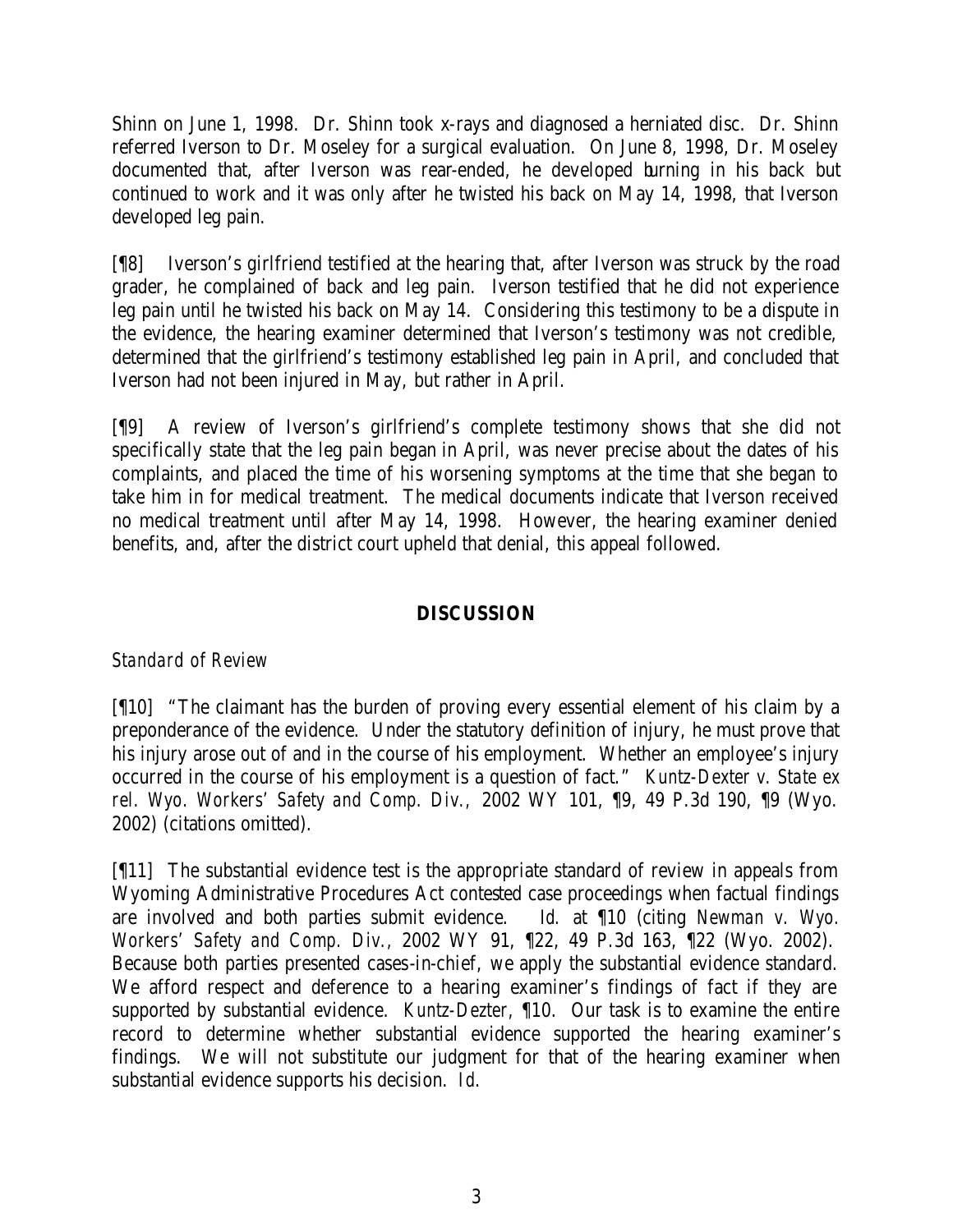[¶12] Substantial evidence is relevant evidence which a reasonable mind might accept in support of the agency's conclusions. *Id*. When only the party with the burden of proof submits evidence in the contested case proceeding and that party does not ultimately prevail, the arbitrary or capricious standard governs the judicial review of that agency decision. *Id.* Even if the factual findings are found to be supported by substantial evidence, the ultimate agency decision may be found to be arbitrary or capricious for other reasons. *Id*.

[¶13] We do not examine the record only to determine if there is substantial evidence to support the hearing examiner's decision, but we must also examine the conflicting evidence to determine if the hearing examiner could have reasonably made its finding and order upon all of the evidence before it. *Id.* A hearing examiner's conclusions of law are afforded no special deference and will be affirmed only if truly in accord with law*. Id.; State ex rel. Wyo. Workers' Comp. Div. v. Barker*, 978 P.2d 1156, 1159 (Wyo. 1999).

# *Law On Compensable Injuries*

[¶14] An employee is required to timely notify his employer of an injury and file an injury report with the Division. Wyo. Stat. Ann. § 27-14-502(a) (LexisNexis 2003). A failure to timely report the accident or injury as required by statute is a presumption that the claim shall be denied. § 27-14-502(c). The statutory reporting requirements do not begin to run until the employee becomes aware that an accident has caused an injury; and the term "injury" as used in the compensation statutes means compensable injury. *Rice v. State ex rel. Wyo. Workers' Safety and Comp. Div.,* 2001 WY 21, ¶13, 19 P.3d 508, ¶13 (Wyo. 2001); *Wesaw v. Quality Maintenance*, 2001 WY 17, ¶10, 19 P.3d 500, ¶10 (Wyo. 2001); *Baldwin v. Scullion*, 50 Wyo. 508, 530-31, 62 P.2d 531, 539 (Wyo. 1936).

[¶15] Our law on determining the date of a compensable injury is well-established. *Rice,*  ¶13; *Bemis v. Texaco, Inc.,* 401 P.2d 708, 709 (Wyo. 1965). We have consistently held that when a correct diagnosis or prognosis of present or likely future disability is communicated to the claimant, the injury is discovered, it is compensable, and the statute of limitations begins to run. *City of Casper v. Haines*, 886 P.2d 585, 589 (Wyo. 1994) (citing *Aanenson v. State ex rel. Worker's Comp. Div*., 842 P.2d 1077, 1081-83 (Wyo. 1992) (discussing this Court's decisions regarding compensable injury)). "[W]hen determining the time a particular injury became compensable, it should be asked: When would a reasonable person, under the circumstances, have understood the full extent and nature of the injury and that the injury was related to his or her employment?" *Aanenson,*  842 P.2d at 1082. This question necessarily requires a careful evaluation of all facts to determine when an employee reasonably understood the nature and seriousness of his condition and that it was work-related.

[¶16] Our previous decisions have never burdened an employee with filing claims for trivial injuries to avoid timeliness issues. *Big Horn Coal Co. v. Wartensleben,* 502 P.2d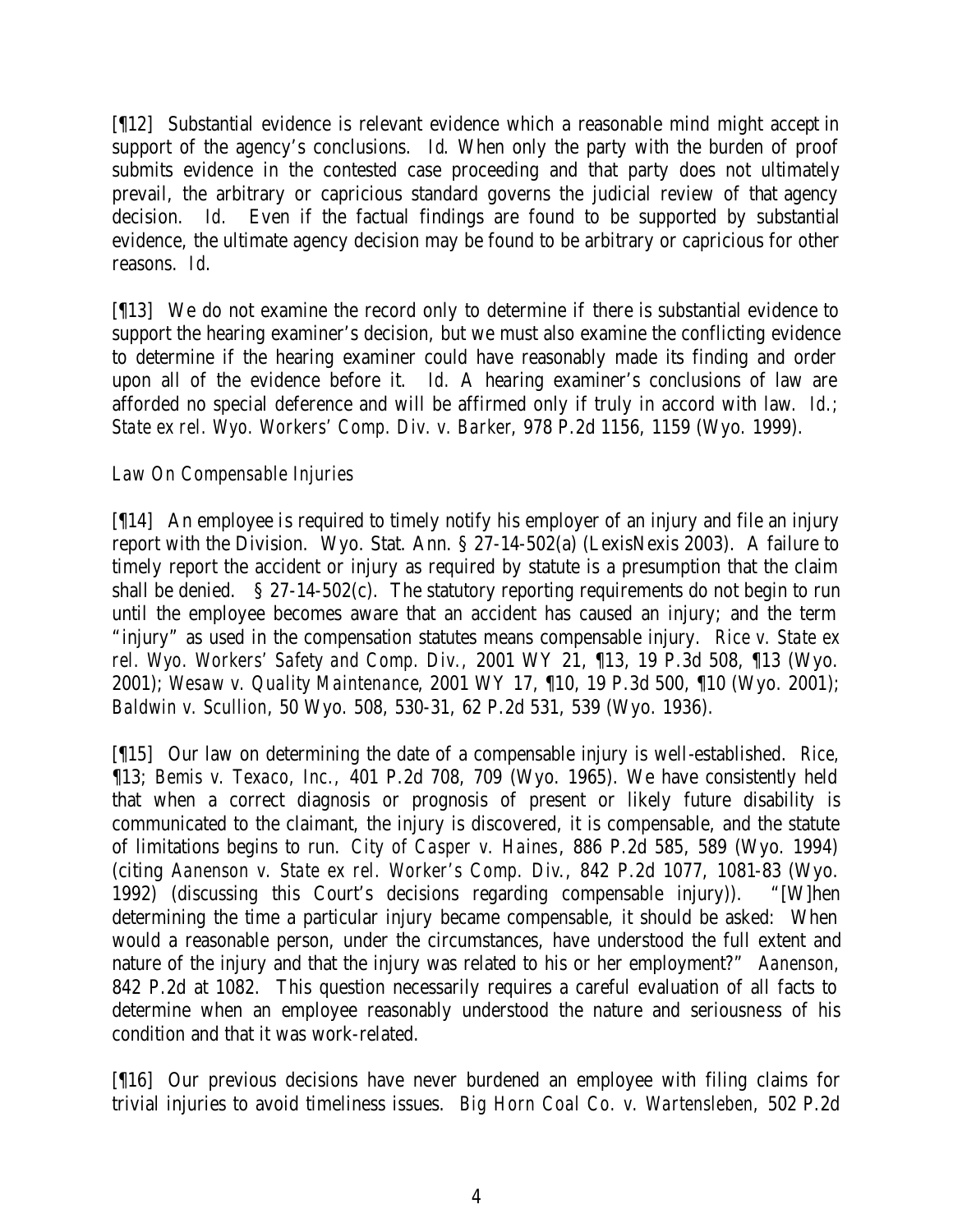187, 188 (Wyo. 1972) (citing *Potter v. Midland Cooperatives, Inc.*, 248 Minn. 380, 80 N.W.2d 59, 61 (1956)). The employee, however, may not ignore these requirements for compensable injuries because notice requirements and the statute of limitations exist to allow employers to investigate daims, monitor medical care, and avoid stale claims. *Sherwin-Williams Co. v. Borchert*, 994 P.2d 959, 964 (Wyo. 2000). The finder of fact is charged with determining the time and cause of a compensable injury; however, whether an employee's claim is to be barred for failure to timely file notice or a claim is a mixed question of fact and law. *Aanenson*, 842 P.2d at 1080.

# *Review of Record*

[¶17] The hearing examiner did not believe that Iverson was injured on May 14, 1998, while working for the employer. Iverson contends that this finding is not supported by substantial evidence and is against the great weight of the evidence. The record shows that Iverson testified he injured himself on May 14, while chopping asphalt from a belly-dump truck, and he specifically described his actions when the injury occurred. Frost had a witness testify that it was not possible to clear asphalt from a belly-dump truck in that manner. A hearing examiner is entitled to reject claimant's testimony about events and dates if other evidence indicates that it is not credible. *Kuntz-Dexter*, ¶12. However, an "inconsistency" applies to propositions that cannot both be true, and that term is inappropriate to characterize propositions of differing degrees of completeness. *Ikenberry v. State ex rel. Wyo. Workers' Comp. Div.*, 5 P.3d 799, 803 (Wyo. 2000). Our review of the record shows that the testimony of these two witnesses were inconsistent, and the hearing examiner was entitled to reject Iverson's version.

[¶18] The hearing examiner decided that Iverson had been injured in a work-related accident on April 3, 1998. We find that substantial evidence supports this finding. The driver of the road grader, Wayne Allshousen, testified that he had impacted Iverson's truck from behind and, at the time the incident occurred, Iverson had commented to Allshousen that the contact had hurt his back. Allshousen noted Iverson had continued to work. The hearing examiner specifically found that Allshousen was a credible witness. The record shows Iverson testified similarly about the incident.

[¶19] Having established that a work-related injury occurred, the hearing examiner then relied upon Iverson's girlfriend's testimony as to when Iverson began to experience leg pain to establish the date of compensability. The hearing examiner believed that her evidence showed that Iverson experienced leg pain in April and contradicted Iverson's contention that he did not experience leg pain until he was injured in May. As discussed in the facts, however, the girlfriend's testimony did not specify dates nor did she indicate that the leg pain happened before Iverson began seeking medical treatment. She recollected that she took Iverson to several doctors for medical treatment when he experienced back and leg pain. The record shows that Iverson sought no medical treatment until late May. Our review of the record shows that the testimony of these two witnesses were not